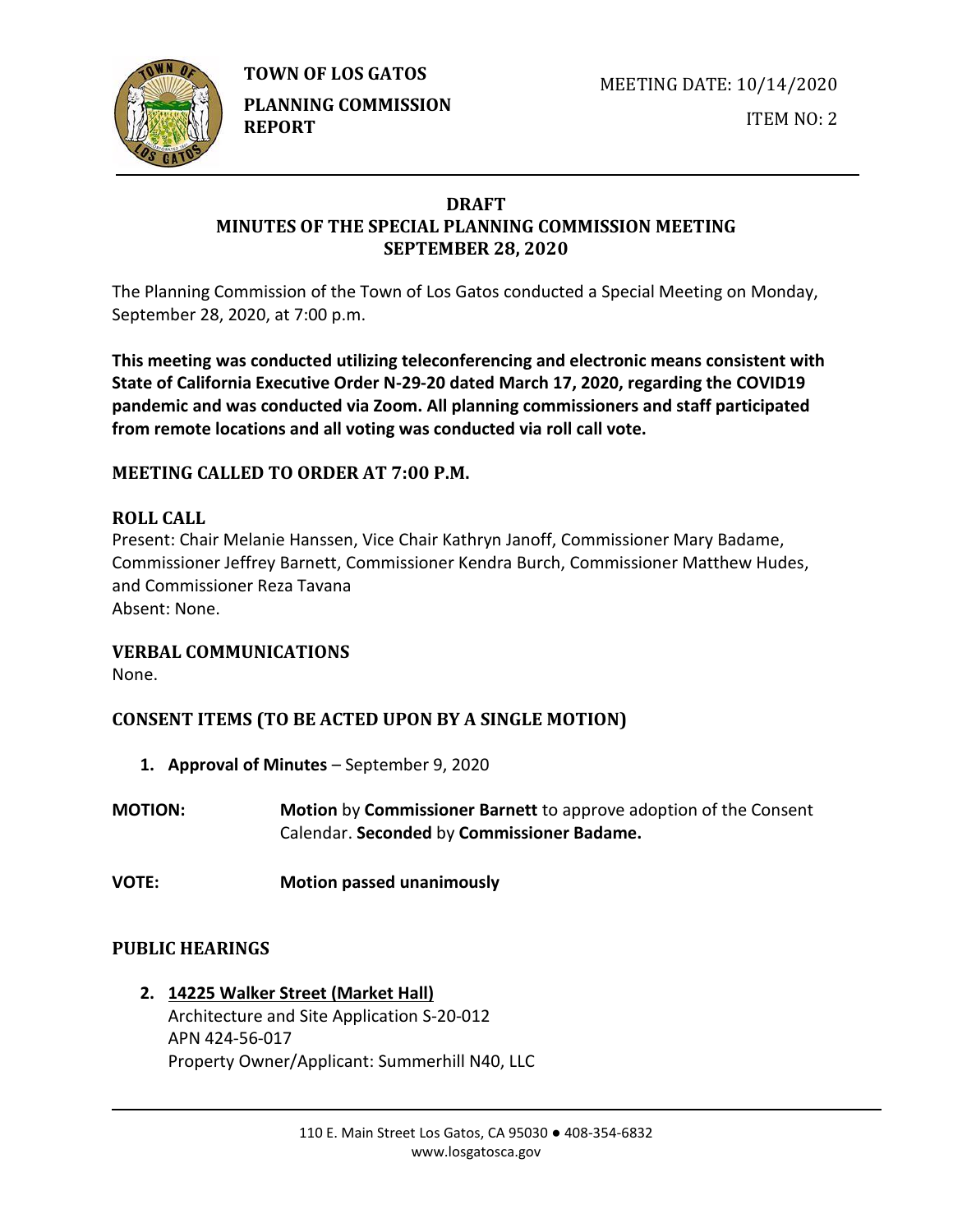Project Planner: Jocelyn Shoopman

Consider approval of a request for modification to an existing Architecture and Site Application (S-13-90) to remove underground parking for construction of a commercial building (Market Hall) in the North 40 Specific Plan Area. Continued from the September 9, 2020 and September 23, 2020 Planning Commission meetings.

## **Commissioner Burch indicated that she would recuse herself from participating in the public hearing for 14225 Walker Street due to the proximity of her residence to the subject site.**

Jocelyn Shoopman, Associate Planner, presented the staff report.

Town Attorney Robert Schultz provided a recap of information in his letter distributed with the meeting's agenda.

Opened Public Comment.

Michael Keaney, Development Manager for Summerhill Homes (Applicant)

The proposed modification for Market Hall is consistent with the North 40 Specific Plan and the Town Code and would provide 176 commercial parking spaces and 50 residential parking spaces, a surplus of 52 commercial spaces for the Transition District, 70-percent more than is required. Summerhill has prepared the "Transition District Parking Summary Table" to help clarify questions for the Commission and community regarding parking calculations for the Commercial Transition District and the Market Hall. The currently proposed 319 parking spaces is 46 spaces more than required for the Market Hall. There is no obligation in the conditions or the Specific Plan for Market Hall to provide parking for future phases.

### Mark Miller

He and his neighbors already deal with parking overflow and can't image what it would be like if the North 40 had insufficient parking. He asked why there is no development agreement and said he had assumed there were measures in place to protect the residents. He was concerned about transparency because he did not know about this meeting until a neighbor told him.

# Jeff Loughridge

The Market Hall plan that included the parking garage was approved years ago and designed to accommodate parking at the North 40. As a resident he does not look at the North 40 in phases but as one project. Utilizing the current parking requirements for only the phase one portion of the North 40 would be irresponsible for the Town to consider since phase two will require additional parking. Summerhill knew what the project was before they signed on and agreed to build it.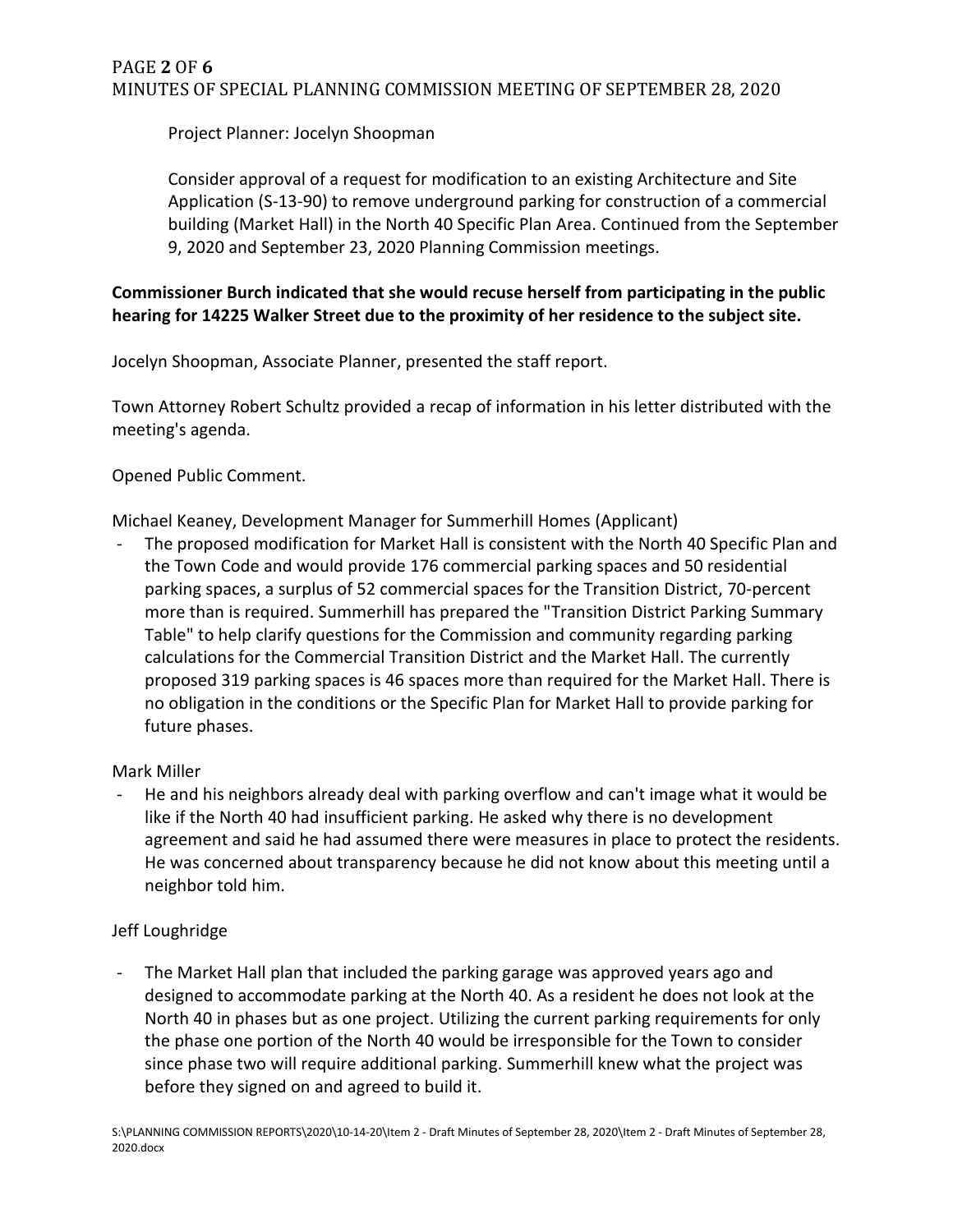# PAGE **3** OF **6** MINUTES OF SPECIAL PLANNING COMMISSION MEETING OF SEPTEMBER 28, 2020

#### Barbara Dodson

Summerhill was party to the original proposal and if they didn't want to build the garage they should have said so in 2016. Approval with the three applicants, Grosvenor, Summerhill, and Eden, was based on a commitment to include an underground garage that was a condition of approval and the subject of considerable discussion. It is a bad idea to reduce parking without knowing how much commercial space there would be.

#### Lisa Miller

- She asked how anyone would know about changes made with no review beyond staff, and how many other changes have been made from the approved set of construction documents being used to build the project? Where is the transparency?

#### Maria Ristow

She was concerned that this matter was even continued from the beginning, because at the first meeting when this came up there was plenty of residential opposition to allowing this change. She agreed with Mr. Loughridge that this is for the entire North 40 and parking should be considered for the entire scope of the project.

#### Lee Quintana

By her recollection the changes to the parking were the result of the fact that downtown businesses felt that there should be equity in the parking requirements between downtown and the North 40 and that the North 40 was being required to supply more parking than downtown.

Michael Keaney, Development Manager for Summerhill Homes (Applicant)

They checked the history of the secondary access point to the garage from their perspective and found the elimination of the access point to the garage that was shown in the original A&S approval was done during the schematic design in coordination with the Planning and Building Department in the Spring of 2018. There is still a loading area in that location and the building permit that they have been issued includes that modification, but the modification to eliminate the basement has no relationship to how that access point would be implemented going forward.

#### Closed Public Comment.

Commissioners discussed the matter.

#### Opened Public Comment

Michael Keaney, Development Manager for Summerhill Homes (Applicant)

They prefer the Commission make a decision at this meeting rather than a continuance.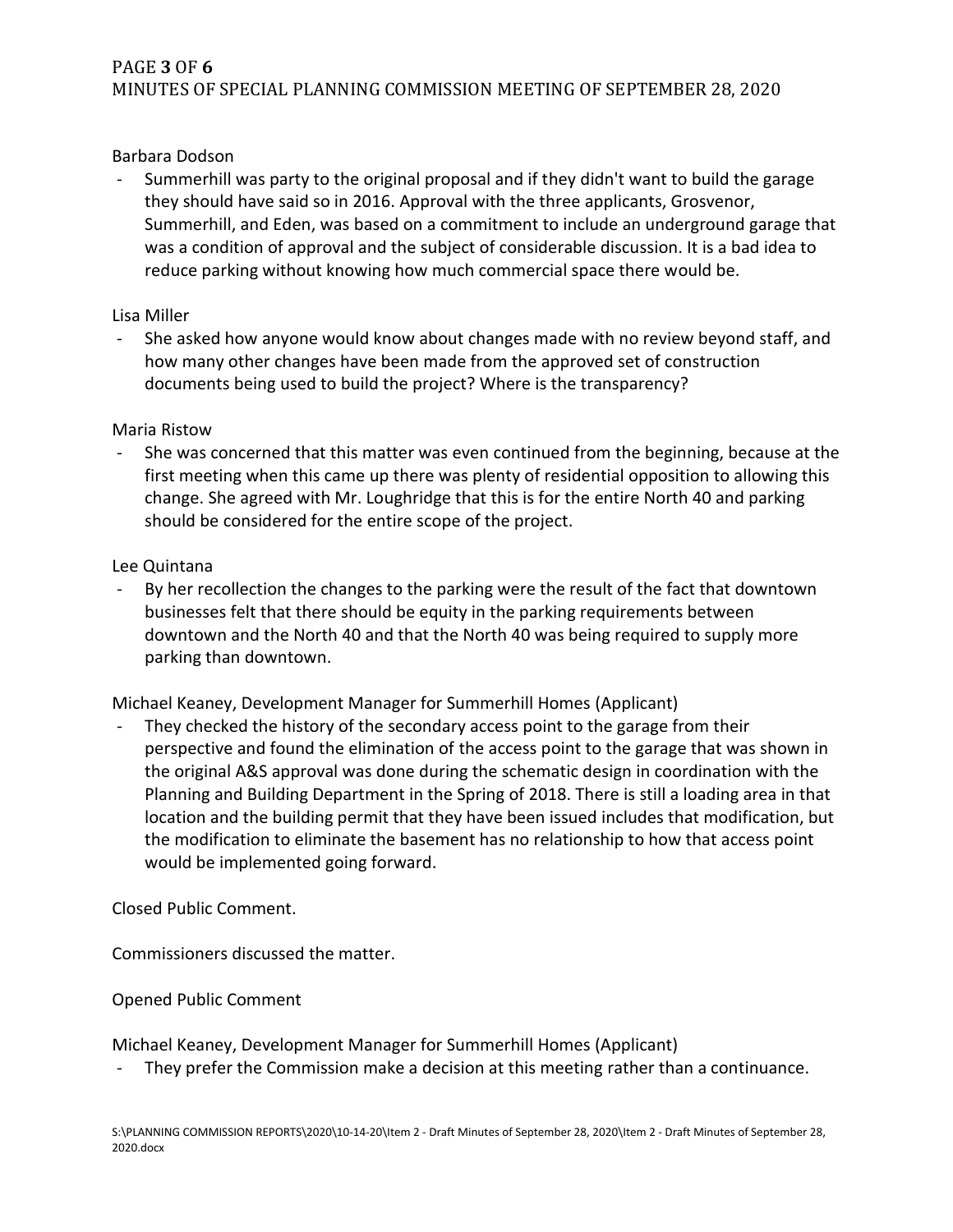### PAGE **4** OF **6** MINUTES OF SPECIAL PLANNING COMMISSION MEETING OF SEPTEMBER 28, 2020

Closed Public Comment

**MOTION: Motion** by **Commissioner Hudes** to deny a request for modification to an existing Architecture and Site Application for 14225 Walker Street (Market Hall). **Seconded** by **Commissioner Barnett.**

Commissioners discussed the matter.

**VOTE: Motion passed 4-2 with Chair Hanssen and Vice Chair Janoff dissenting.**

**Commissioner Burch returned to the meeting.** 

**3. Modifications to Hillside Development Standards & Guidelines Regarding the Visibility Analysis**

Applicant: Town of Los Gatos

Forward a recommendation to the Town Council for approval of modifications to Chapter II (Constraints Analysis), Chapter III (Site Planning), and Chapter IX (Project Review and Approval Process) of the Hillside Design Standards and Guidelines (HDS&G) regarding the visibility analysis.

Jocelyn Shoopman, Associate Planner, presented the staff report.

Opened Public Comment.

Dr. David Weissman

- Hillside homeowners generally want to see city lights at night, but flatlanders prefer to look at tree-covered hillsides and not see nighttime light pollution and daytime reflective window glare and the Hillside Guidelines have taken the side of flatlanders. Non-native hillside trees that are extremely flammable, such as eucalyptus, should be removed and not counted as providing screening. Native species that are fire resistant, such as oak, would still be protected under the Tree Ordinance and should be counted as providing screening.

Closed Public Comment.

Commissioners discussed the matter.

**MOTION: Motion** by **Vice Chair Janoff** to forward a recommendation to Town Council to approve the language defining "elevation" as recommended by the Policy Committee. **Seconded** by **Commissioner Hudes.**

**VOTE: Motion passed 6-1 with Commissioner Barnett dissenting.**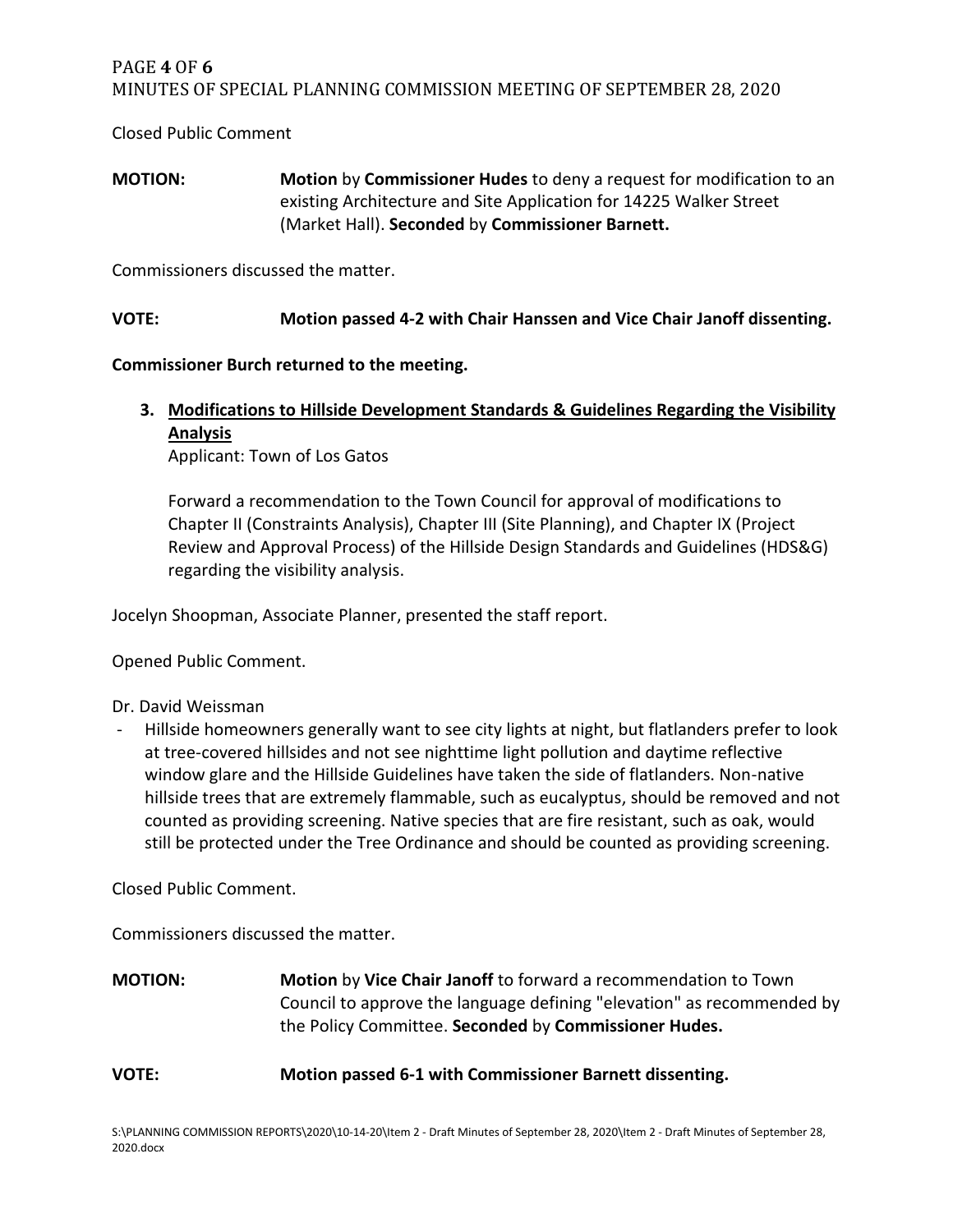### PAGE **5** OF **6** MINUTES OF SPECIAL PLANNING COMMISSION MEETING OF SEPTEMBER 28, 2020

Commissioners discussed the matter.

- **MOTION: Motion** by **Vice Chair Janoff** to forward a recommendation to Town Council that (existing trees and/or branches subject to clearing in Zone 2 and Zone 3 should not be included as screening in the visibility analysis and**)** non-native trees and native trees with an under 8-inch diameter, none of which require a removal permit, should not be included as screening in the visibility study. **Seconded** by **Commissioner Tavana.**
- **VOTE: Motion passed unanimously.**

Commissioners discussed the matter.

**MOTION: Motion** by **Commissioner Burch** to forward a recommendation to Town Council to approve the graphic image update as recommended by the Policy Committee. **Seconded** by **Commissioner Hudes.**

Commissioners discussed the matter.

**VOTE: Motion passed unanimously.**

Commissioners discussed the matter.

**MOTION: Motion** by **Commissioner Badame** to forward a recommendation to Town Council to retain project review and approval process with the Planning Commission for visible homes. **Seconded** by **Commissioner Hudes.**

**VOTE: Motion passed with 6-1 with Commissioner Burch dissenting.**

### **OTHER BUSINESS**

#### **REPORT FROM THE DIRECTOR OF COMMUNITY DEVELOPMENT**

Joel Paulson, Director of Community Development

• A community workshop regarding affordable housing is scheduled for September 29, 2020 at 7:00p.m.